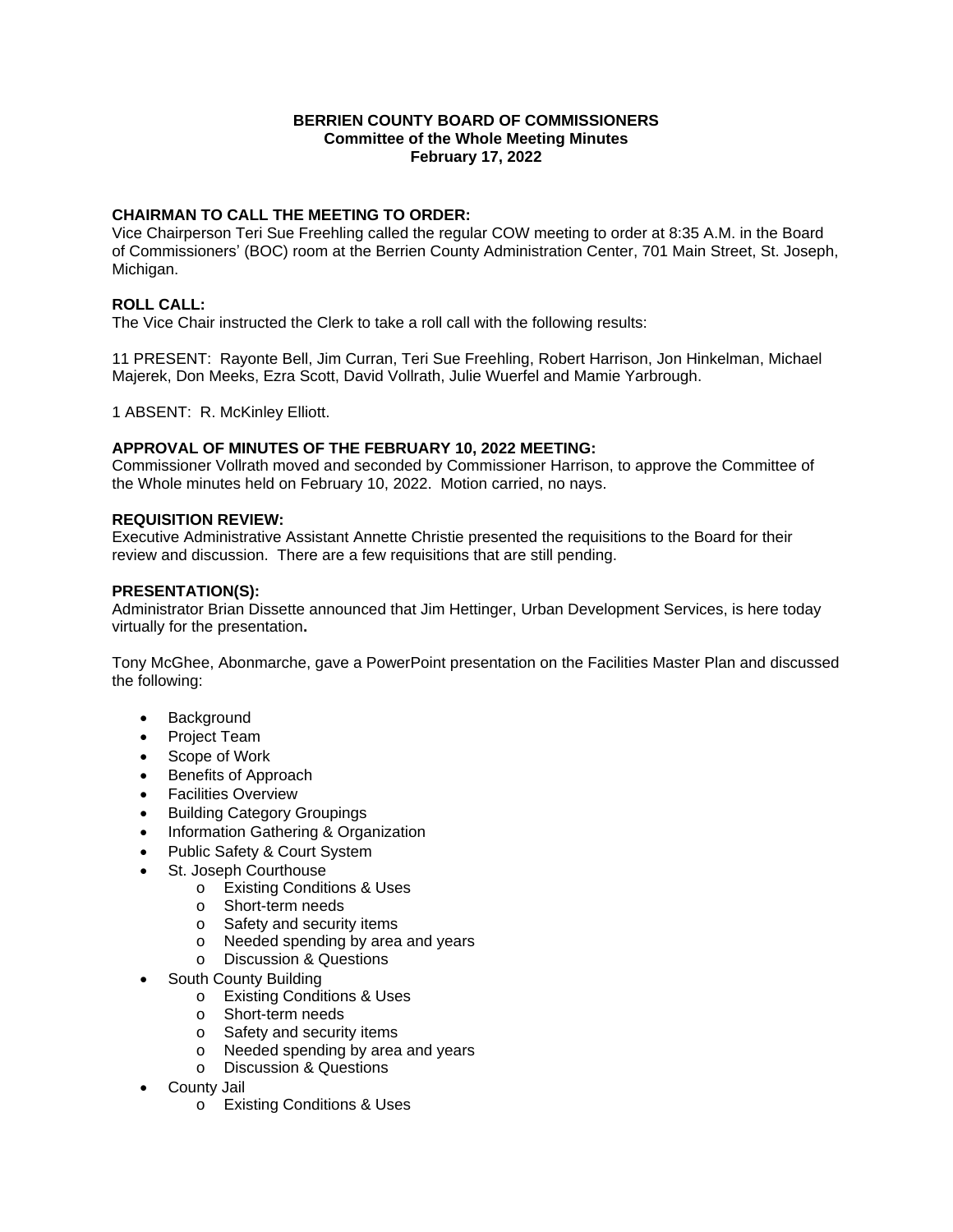- o Short-term needs
- o Safety and security items
- o Needed spending by area and years
- o Discussion & Questions
- Juvenile Facility
	- o Existing Conditions & Uses
	- o Short-term needs
	- o Safety and security items
	- o Recommendation
	- o Discussion & Questions
- Truancy Building
	- o Issues and concerns
	- o Recommendation
	- o Discussion & Questions
- Animal Control (old)
	- o Issues and concerns
	- o Recommendation
	- o Discussion & Questions
- Road Department
	- o Baroda Facility
		- **Existing Conditions & Uses**
		- **Short-term needs**
		- Needed spending by area and years
		- **Discussion & Questions**
	- o Watervliet Facility
		- **Existing Conditions & Uses**
		- **Short-term needs**
		- Safety and Security Issues
		- Needed spending by area and years
		- **Discussion & Questions**
	- o Eau Claire Facility
		- **Existing Conditions & Uses**
		- **Short-term needs**
		- **Safety and Security Issues**
		- Needed spending by area and years
		- Discussion & Questions
	- o Napier Facility
		- **Existing Conditions & Uses**
		- Short-term needs
		- **Safety and Security Issues**
		- Needed spending by area and years
		- **Discussion & Questions**
	- o Bakertown Facility
		- **Existing Conditions & Uses**
		- Short-term needs
		- Safety and Security Issues<br>Needed spending by area a
		- Needed spending by area and years
		- Discussion & Questions
	- o Three Oaks Facility
		- **Existing Conditions & Uses**
		- **Short-term needs**
		- **Safety and Security Issues**
		- Needed spending by area and years
		- Discussion & Questions
- Administration Building
	- o Existing Conditions & Uses